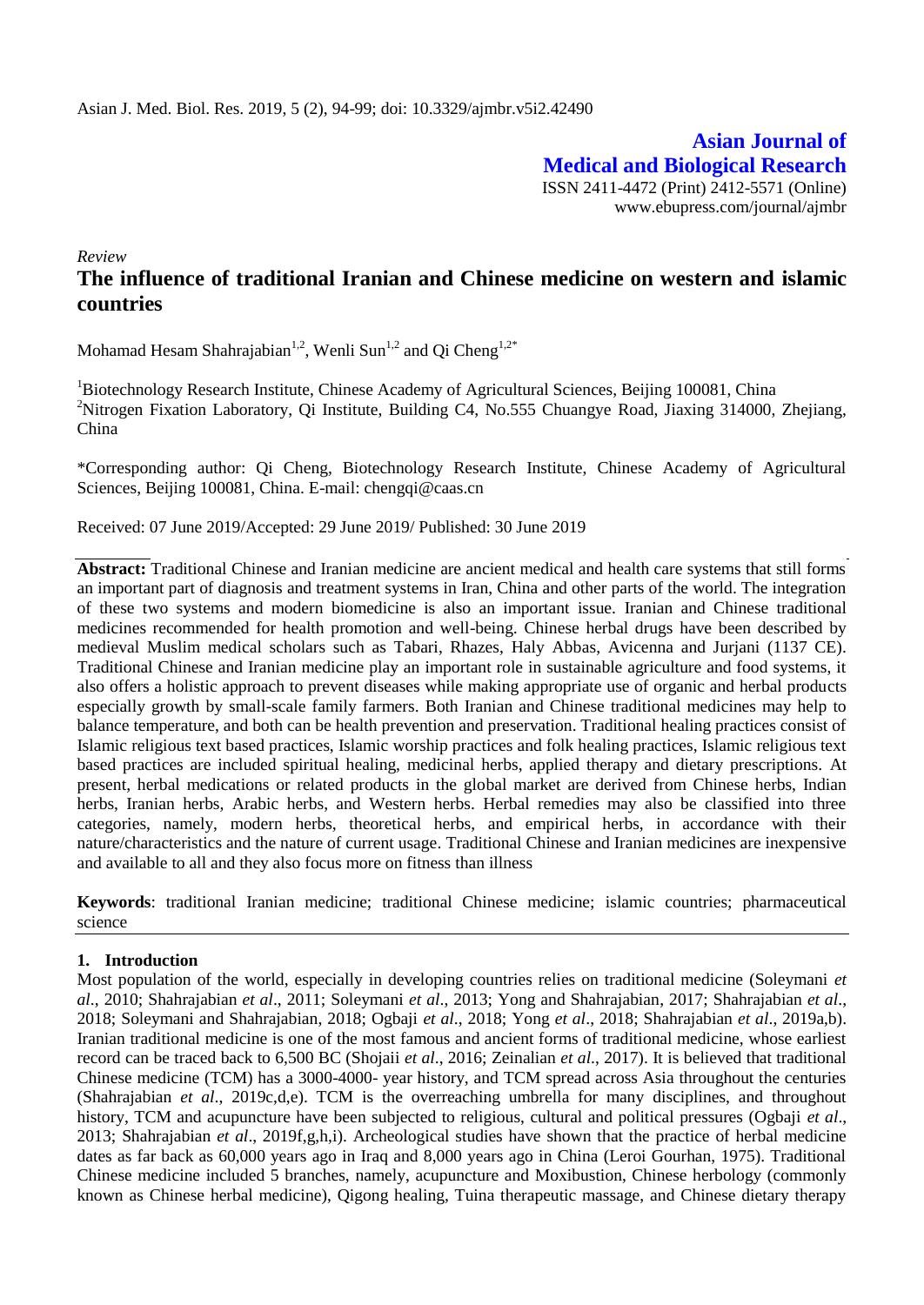(Lu and Lu, 2014). During the Islamic Golden Age, Persian physicians contributed to medicine in two phases. The philosophers, Gerber, Al-kindi, Rhazes, Al-Farabi, Avicenna, and Averroes had profound effect on the Dark Ages of Europe (Petri *et al*., 2015). Chinese herbal drugs have been described by medieval Muslim medical scholars such as Tabari (870 CE), Rhazes (925 CE), Haly Abbas (982 CE), Avicenna (1037 CE) and Jurjani (1137 CE). The term *al-sin* (the Arabic word for China) is used 46 times in *Avicenna's Canon of Medicine* in reference to herbal drugs imported from China. Cinnamon (dar *sini*; "Chinese herb"), wild ginger (*asaron*), rhubarb (*rivand-e sini*), nutmeg (*basbasa*), incense tree wood (ood), cubeb (*kababe*) and sandalwood (*sandal*) were the most frequently mentioned Chinese herbs in Islamic medical books. There are also multiple similarities between the clinical uses of these herbs in both medical systems. Different traditional medicines are consisted of Chinese, Persian, Graeco-Roman and Ayurvedic theories and practices (Soleymani *et al*., 2011a; Soleymani *et al*., 2011b; Soleymani and Shahrajabian, 2012a; Soleymani and Shahrajabian, 2012b; Soleymani *et al*., 2016; Soleymani *et al*., 2017). Similar to the Graeco-Arabic medicine, the Iranian traditional medicine is based on the theory that the human body is filled with four basic substances, called humors, including Phlegm (Balgham), Blood (Dam), Yellow bile (Ṣafra) and Black bile (Sauda). The four substances determine the physical and mental characteristics of each person, also known as mizaj or temperaments. The main essence of the Iranian traditional medicine in maintaining health and treating illnesses is that each person should choose a life style which matches their distinguished mizaj. Mijaj and genetics are relatively similar as the temperament will be determined once an embryo starts to develop. Furthermore, the dominant mizaj can be inheried from the parents. Traditional Chinese medicine plays an important role in sustainable agriculture and food systems, it also offers a holistic approach to prevent diseases while making appropriate use of organic and herbal products especially growth by small-scale family farmers. In the early 11th century, Avicenna (980–1037), a great philosopher and physician, incorporated a number of Chinese herbal preparations in his book Pharmacopoeia. Heydari *et al*. (2015) reported that Chinese herbal drugs were a major component of the exchange of goods and knowledge between China and the Islamic and later to the western world amid this era. The life style rules in Iranian traditional medicine are mainly focused on six core principles, including food and drinks, climatic conditions and environment, sleeping and waking, physical activities, psychiatric conditions and ridding body from waste materials such as sweat, urine or feces. Zeinalian *et al*. (2015) showed that Iranian-Islamic traditional medicine (IITM) offers an ancient comprehensive personalized medicine (PM) which is more available and inexpensive compared to the modern PM, and it may focus more on fitness than illness in comparison. The most important similarities and differences between four main medical systems is shown in Table 1. Chinese herbal medicine (CHM) in China is presented in Figure 1. Achievements of Arabic medicine and pharmacy is presented in Figure 2. A unifying conceptual model of traditional Arabic and Islamic medicine is shown in Figure 3.

| <b>Criteria</b> | <b>Ayurvedic medicine</b> | <b>Traditional Chinese medicine</b> | Greek<br>medicine | <b>Islamic</b><br>medicine |
|-----------------|---------------------------|-------------------------------------|-------------------|----------------------------|
|                 |                           |                                     |                   |                            |
| Inherent        | Prana                     | Chi Energy                          | Physis            | Physis (healing)           |
| wisdom          |                           |                                     | (healing)         | power of nature)           |
| responsible for |                           |                                     | power of          |                            |
| health          |                           |                                     | nature)           |                            |
| restoration and |                           |                                     |                   |                            |
| preservation    |                           |                                     |                   |                            |
| Active force    | Doshas (energy            | Yin and Yang (energy dominance)     | <b>Humours</b>    | Humours and                |
| that maintains  | dominance)                |                                     | (metabolic)       | Tempermental               |
| equilibrium     |                           |                                     | dominance)        | imbalance                  |
| Spiritual       | Hinduism/Buddhism         | Taoism/Confuciansim/Buddism         | Abrahamic         | Abrahamic                  |
| Influence       |                           |                                     | scriptures        | scriptures                 |

| Table 1. The most important similarities and differences between four main medical systems (Al-Rawi |  |  |  |  |  |  |
|-----------------------------------------------------------------------------------------------------|--|--|--|--|--|--|
| and Fetters, 2012).                                                                                 |  |  |  |  |  |  |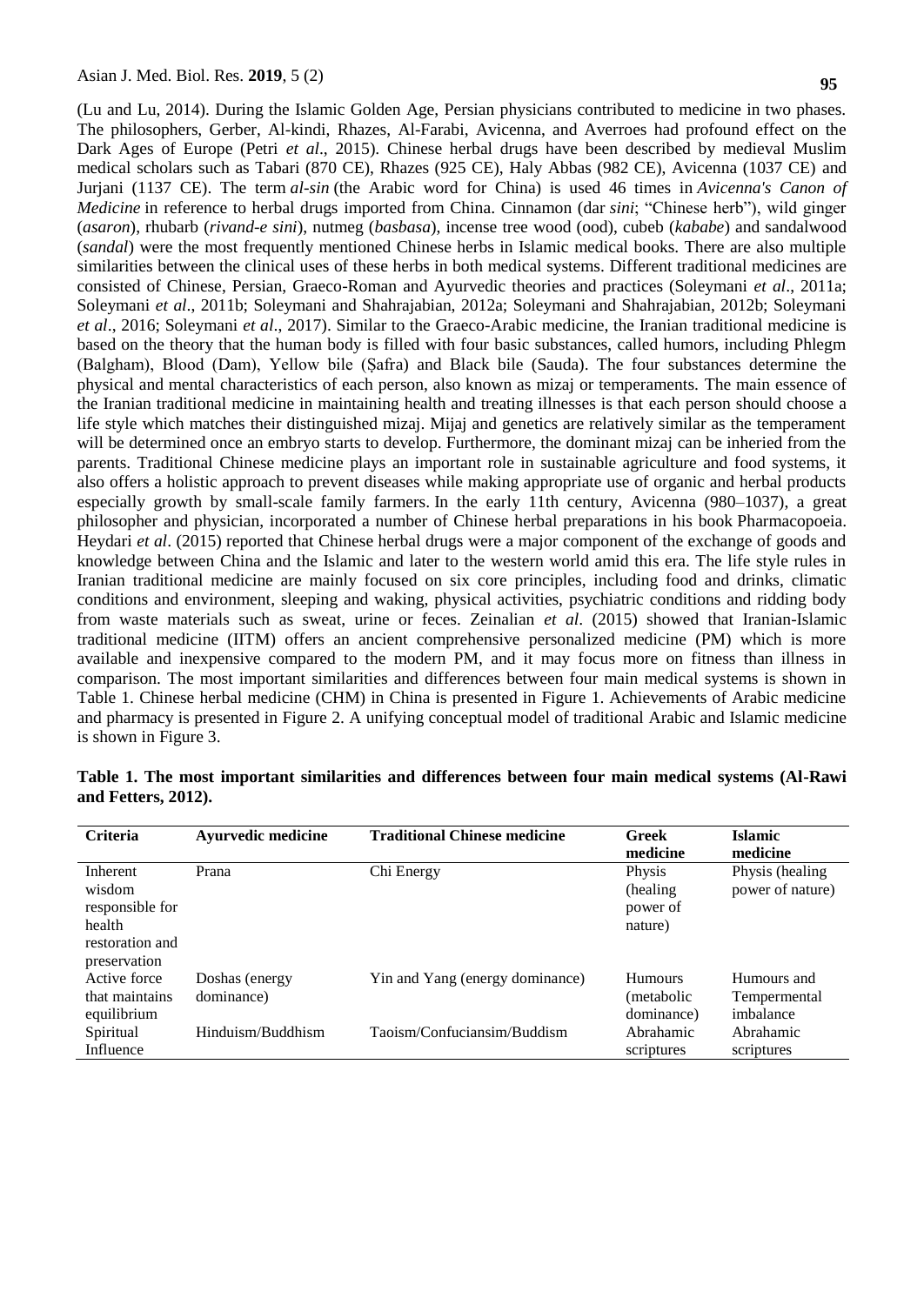

**Figure 1. Chinese herbal medicine (CHM) in China (Pan** *et al***., 2014).**



**Figure 2. Achievements of Arabic medicine and pharmacy (Pan** *et al***., 2014).**



**Figure 3. A unifying conceptual model of traditional Arabic and Islamic medicine (Al-Rawi and Fetters, 2012).**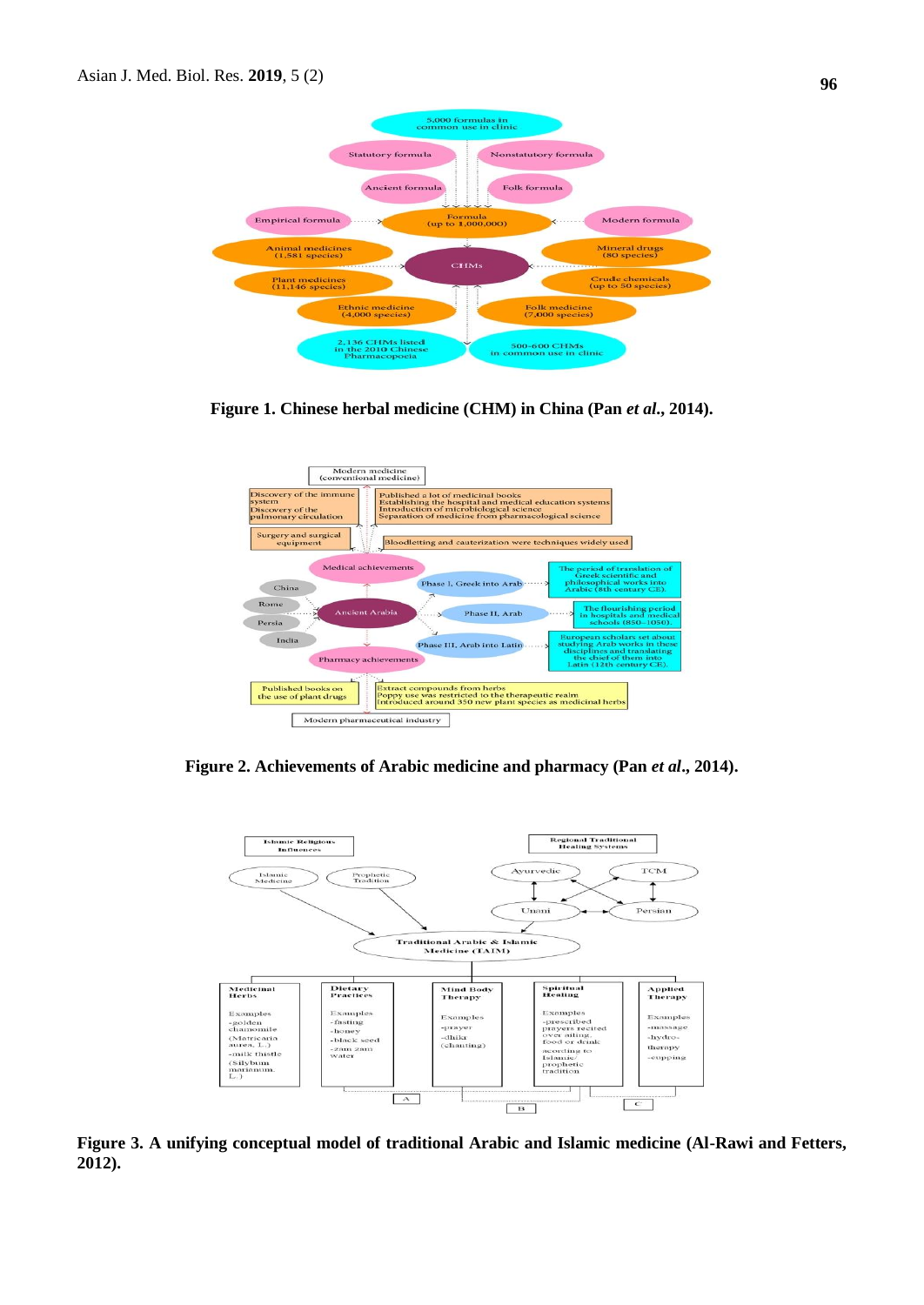### Asian J. Med. Biol. Res. **2019**, 5 (2)

Traditional healing practices consist of Islamic religious text based practices, Islamic worship practices and folk healing practices, Islamic religious text based practices are included spiritual healing, medicinal herbs, applied therapy and dietary prescriptions. Folk healing practices is included medicinal herbs and applied therapy. Sarebanha *et al*. (2016) concluded that the methods of western medicine diagnosis with science and technology (Western diagnostic techniques) can be introduced to Chinese and Iranian clinical practice, which can improve the accuracy of Chinese and Iranian diagnosis and lead to an advantage for improving the medical efficiency in the clinical treatment. Rezaeizadeh *et al*. (2009) reported that traditional medicine has the advantage of being considered as part of the culture therefore, bypassing cultural issues that may affect the practice of medicine, and it can be used in conjunction with and as an aid to the conventional medicine. Comparisons of methods of diagnosis in traditional Iranian and Chinese medicine is shown in Table 2.

| Method of diagnosis in traditional Iranian medicine | Method of diagnosis in traditional Chinese medicine |
|-----------------------------------------------------|-----------------------------------------------------|
| Inspection                                          | Inspection                                          |
| Palpation                                           | Listening and Smelling                              |
| Percussion                                          | Interrogation                                       |
| Interrogation (Questioning)                         | Pulse examination, Palpation                        |
| Smelling                                            |                                                     |
| Urine Analysis                                      |                                                     |
| Characteristic of traditional Iranian medicine      | Characteristics of traditional Chinese medicine     |
| Temperaments:                                       | Pulse taking                                        |
| Warm and Wet                                        | Tongue observation                                  |
| Warm and Dry                                        |                                                     |
| Cold and Dry                                        |                                                     |
| Cold and Wet                                        |                                                     |
| Humors:                                             |                                                     |
| <b>Blood</b>                                        |                                                     |
| Bile                                                |                                                     |
| Black bile                                          |                                                     |
| Phlegm                                              |                                                     |
| Urine analysis                                      |                                                     |
| Pulse taking                                        |                                                     |

| Table 2. Comparisons of methods of diagnosis in traditional Iranian medicine and traditional Chinese |  |  |  |  |  |
|------------------------------------------------------------------------------------------------------|--|--|--|--|--|
| medicine (Sarebanha et al., 2016).                                                                   |  |  |  |  |  |

## **2. Conclusions**

Integrative use of modern agriculture and science of traditional Chinese and Iranian herbs with novel technologies especially in Islamic countries will secure production of medicinal herbs in different parts of the world. Despite the scarcity of medical knowledge in the Koran, Arabs adopted the ancient medical practices that originated from Mesopotamia, Greece, Rome, Persia, India and China. Traditional healing practices consist of Islamic religious text based practices, Islamic worship practices and folk healing practices, Islamic religious text based practices are included spiritual healing, medicinal herbs, applied therapy and dietary prescriptions. At present, herbal medications or related products in the global market are derived from Chinese herbs, Indian herbs, Iranian herbs, Arabic herbs, and Western herbs. Herbal remedies may also be classified into three categories, namely, modern herbs, theoretical herbs, and empirical herbs, in accordance with their nature/characteristics and the nature of current usage. There is no doubt that herbal products will continue to play a crucial role in the health care system of human societies, not to mention that secondary metabolites of plants are economically important as drugs, fragrances, pigments, food additives, and pesticides. Given the growing popularity of the Iranian and Chinese traditional medicine among the public, many scholars and scientists express optimism that continued research in the field will lead to further revival of the scientific method and bring about more breakthroughs in the medical science in general. The comprehensive Iranian and Chinese traditional medicine cover all aspects of health and disease, including both spiritual and physical features. Besides, traditional Chinese and Iranian medicines are inexpensive and available to all and they also focus more on fitness than illness.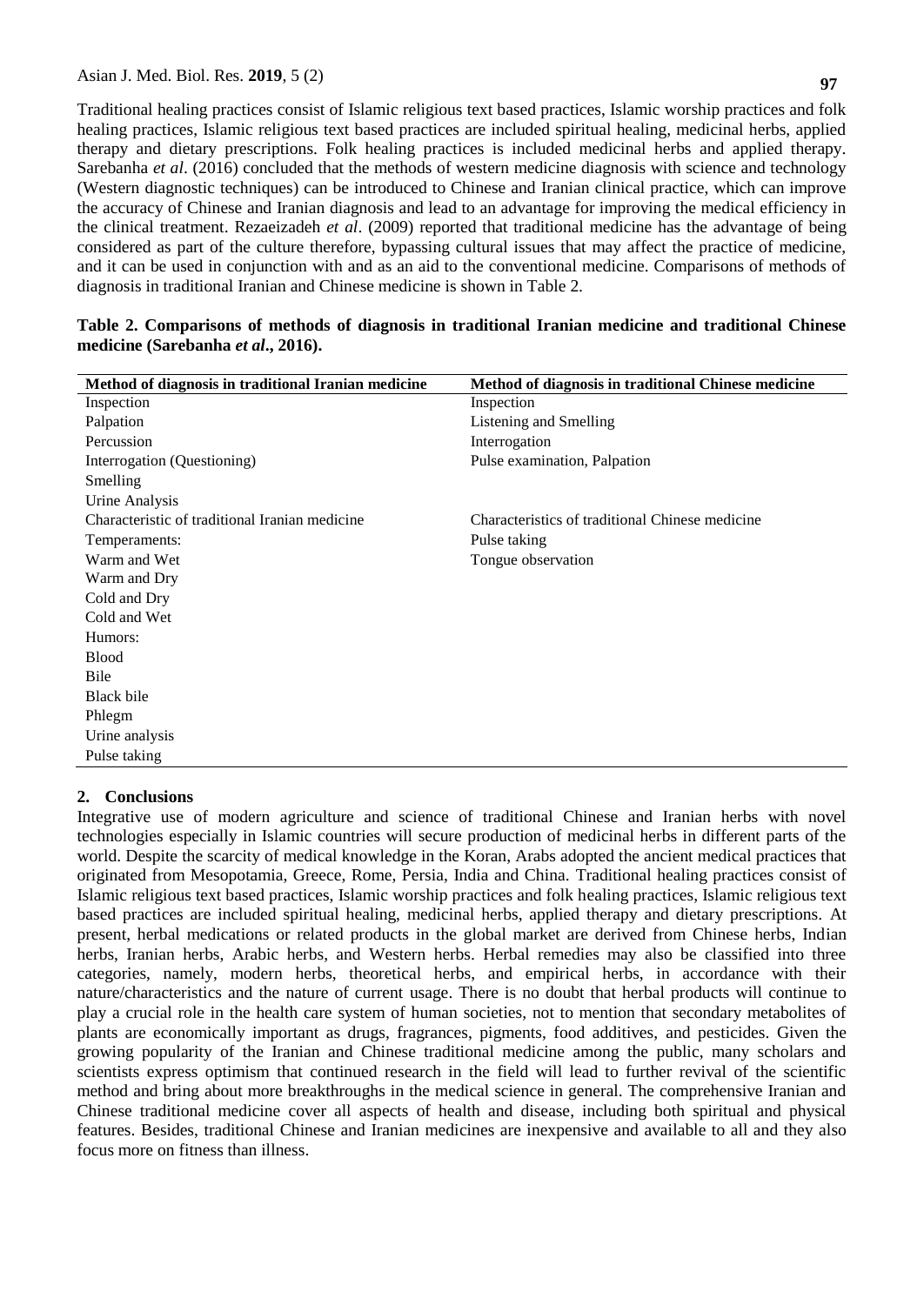#### **Conflict of interest**

None to declare.

#### **References**

- Al-Rawi S and MD Fetters, 2012. Traditional Arabic and Islamic medicine: a conceptual model for clinicians and researchers. Glob. J. Health Sci., 4: 164-179.
- Heydari M, MH Hashempur, MH Ayati, D Quintern, M Nimrouzi, and SH Mosavat, 2015. The use of Chinese herbal drugs in Islamic medicine. J. Integr. Med., 13(6). DOI: 10.1016/S2095-4964(15)60205-9
- Leroi Gourhan A, 1975. The flowers found with Shanidar IV, a Neanderthal burial in Iraq. Science, 190: 562- 564.
- Lu WI and DP Lu, 2014. Impact of Chinese herbal medicine on American society and health care system: perspective and concern. Evidence-Based Complementary and Alternative Medicine, Article ID 251891, 6 pages.
- Ogbaji PO, MH Shahrajabian and X Xue, 2013. Changes in germination and primarily growth of three cultivars of tomato under diatomite and soil materials in auto-irrigation system. Int. J. Biol., 5: 80.
- Ogbaji PO, J Li, X Xue, MH Shahrajabian and EA Egrinya, 2018. Impact of bio-fertilizer or nutrient solution on Spinach (*Spinacea Oleracea*) growth and yield in some province soils of P.R. China. Cercetari Agronomice in Moldova, 2: 43-52.
- Pan SY, G Litscher, SH Gao, SF Zhou, ZL Yu, HQ Chen, SF Zhang, MK Tang, JN Sun and KM Ko, 2014. Historical perspective of traditional indigenous medical practices: the current renaissance and conservation of herbal resources. Evidence-Based Complementary and Alternative Medicine. Article ID 525340, 20 pages.
- Petri RP, Md Faapmr, Faaim and C Mc, 2015. Historical and cultural perspectives on integrative medicine. Med. Acupunct., 27: 309- 317.
- Rezaeizadeh H, M Alizadeh, M Naseri and MR Sham Ardakani, 2009. The traditional Iranian medicine point of view on health and disease. Iran. J. Public Health, 38: 169-172.
- Sarebanha S, AH Kazemi, P Sadrolsadat and N Xin, 2016. Comparison of traditional Chinese medicine and traditional Iranian medicine in diagnostic aspect. Traditional and Integrative Medicine, 1: 75-78.
- Shahrajabian MH, A Soleymani and L Naranjani, 2011. Grain yield and forage characteristics of forage sorghum under different plant densities and nitrogen levels in second cropping after barley in Isfahan, Iran. Research on Crops, 12: 68-78.
- Shahrajabian MH, W Sun and Q Cheng, 2018. A review of goji berry (*Lycium barbarum*) in traditional Chinese medicine as a promising organic superfood and superfruit in modern industry. Academia Journal of Medicinal Plants, 6: 437-445.
- Shahrajabian MH, W Sun and Q Cheng, 2019a. Astragalus, an ancient medicinal root in traditional Chinese medicine, a gift from silk road. International Journal of Agriculture and Biological Sciences, 3: 27-38.
- Shahrajabian MH, M Khoshkharam, W Sun and Q Cheng, 2019b. Exploring responses of Berseem clover cultivars in low input cultivation management for agricultural sustainability. World Scientific News, 131: 197-206.
- Shahrajabian MH, M Khoshkharam, W Sun and Q Cheng, 2019c. The effect of pretreatment factors on seed germination and seedling growth of anise (*Pimpinella anisum L*.). Middle East J. Sci., 5: 86-93.
- Shahrajabian MH, W Sun and Q Cheng, 2019d. Eternal life by traditional Chinese medicine and herbs, treasures of Asia via one belt and one road. Book Publisher International. 22 pages.
- Shahrajabian MH, W Sun and Q Cheng, 2019e. A review of ginseng species in different regions as a multipurpose herb in traditional Chinese medicine, modern herbology and pharmacological science. J. Med. Plants Res., 13: 213-226.
- Shahrajabian MH, M Khoshkharam, W Sun and Q Cheng, 2019f. Germination and seedlings growth of corn (*Zea mays L*.) to allelopathic effects of rice (*Oryza sativa L*.). Trop. Plant Res., 6: 152-156.
- Shahrajabian MH, W Sun and Q Cheng, 2019g. Traditional Chinese medicine and agriculture; organic life and sustainability for future. GSC Biological and Pharmaceutical Sciences, 7: 91-95.
- Shahrajabian MH, W Sun and Q Cheng, 2019h. Clinical aspects and health benefits of ginger (*Zingiber officinale*) in both traditional Chinese medicine and modern industry. Acta Agriculturae Scandinavica, Section B-Soil & Plant Science, 1-11.
- Shahrajabian MH, W Sun and Q Cheng, 2019i. The power of natural Chinese medicine, ginger and ginseng root in an organic life. Middle East J. Sci. Res., 27: 64-71.